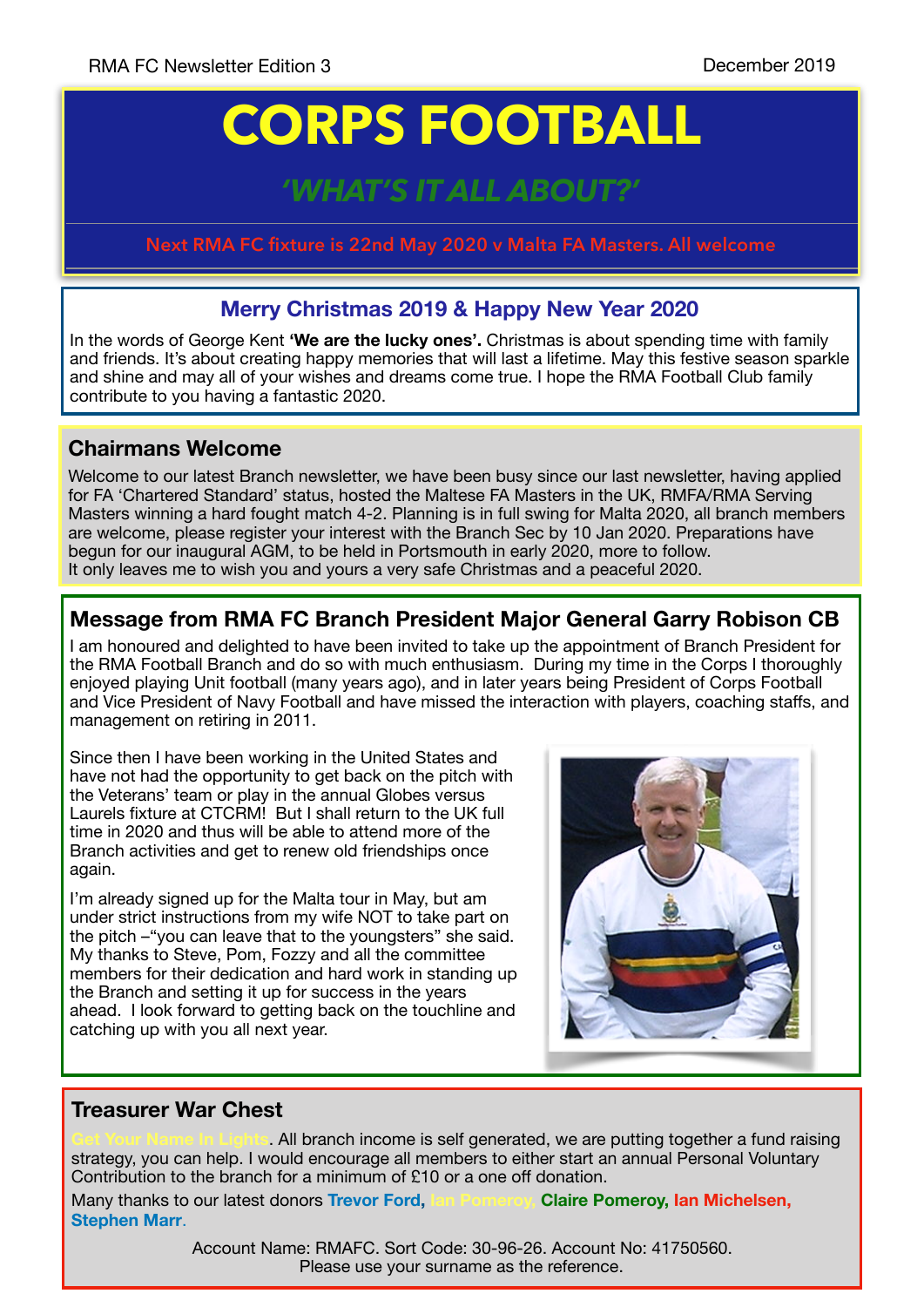#### RMA FC Newsletter Edition 3 **December 2019 December 2019**



#### **Player Profile**

**Name**: Ian Pomeroy **Born**: Plymouth 1966 **Position**: Midfield **RMFA Appearances**: 88 **RMFA Goals**: 10 **Debut**: 1986 v RAF Strike Command **Last Cap**: 2006 v Cullompton **RMFA Player of the Year:** 2001 & 2002 **Fav Food**: Sunday Roast **Fav Drink**: Kronenburg 1664 **Fav Movie**: Zulu **Fav Actor**: Clint Eastwood **Fav Actress**: Jennifer Aniston



#### **HAC 2 RMA FC 3 (Hacon 2, Hope) Saturday 14th December 2019 at Armoury House London**

The boys put in a spirited 'backs to the wall' display against a much younger Honourable Artillery Company Reserves/Masters team, who have just finished a 20 game season, to record a memorable 3-2 win on a ground that holds so much sentiment in the history of our Corps. Armoury House, London is where, on 28th October 1664, the Duke of York and Albany's Maritime Regiment of Foot was formed when the Corps Convening Order was signed. The Squad that performed heroics were Robbie Buglass, Thaine Hacon, Shaun Johnson, Kev Readings, Mikey Husbands, Stu Gould, George Kent, Ian Pomeroy, Mark Pepperell, Richie Hope, Dave Robertson, Trevor Ford, Shaun Foster, Stevie Marr, Ian Michelsen.